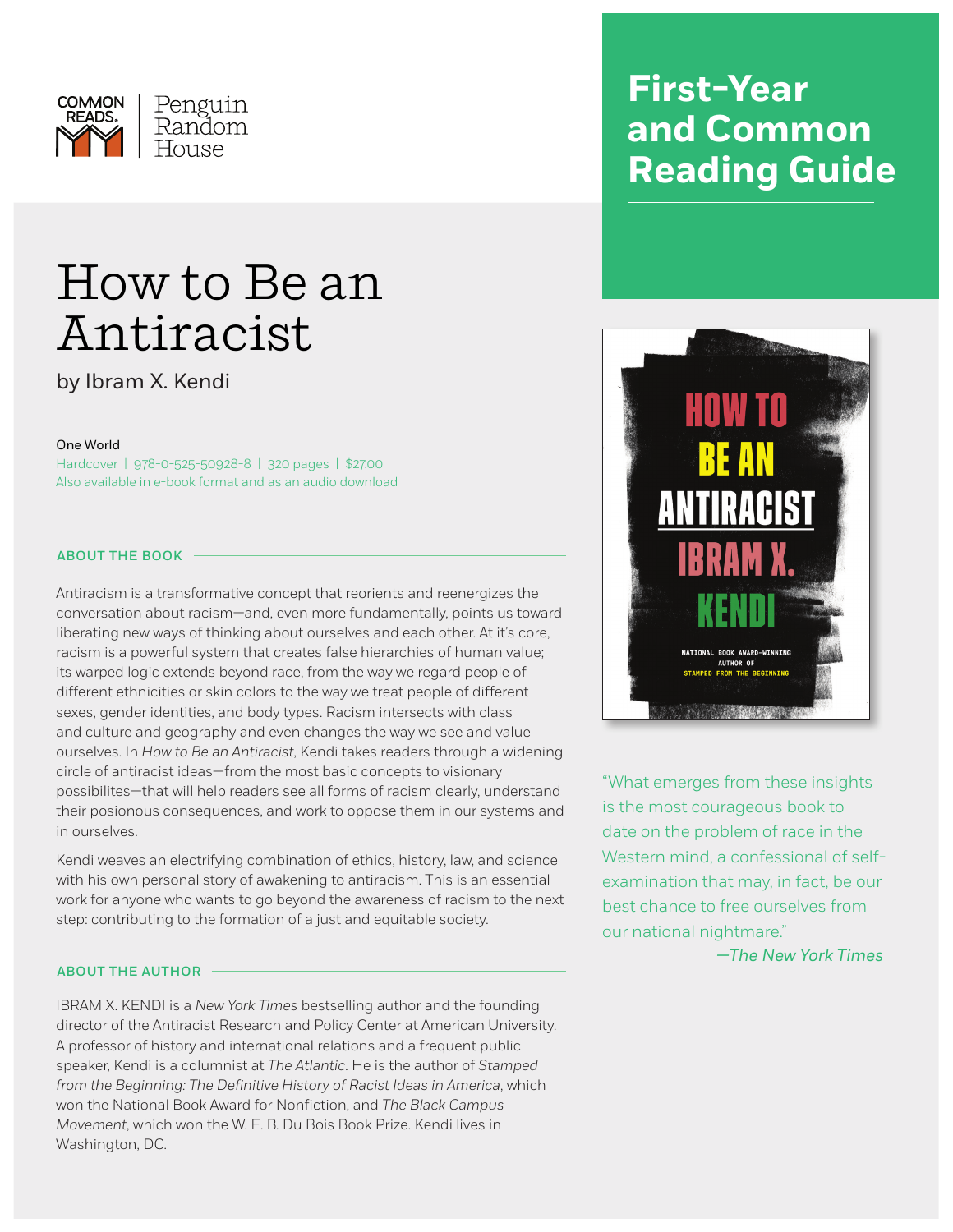#### DISCUSSION QUESTIONS

- 1. What is the difference between being "not racist" and being "antiracist"? Have you ever previously used the phrase "I'm not racist" before? How can this phrase prevent us from examining our own ideas, thoughts, and actions? What language can you use in place of saying, "I'm not racist"?
- 2. Why does Ibram X. Kendi assert that there is no such thing as a nonracist or race-neutral policy? Why do we tend to pay more attention to individual acts of racism rather than examining institutional racism and the policies that cause racial inequities?
- 3. How have American policies contributed to the disproportionate punishment and incarceration of people of color? How have policies shaped perceptions about crime and violence? Were you surprised to learn about the connections between unemployment rates and rates of crime and violence? Why or why not?
- 4. W. E. B. Du Bois writes about double-consciousness in *The Souls of Black*  Folk as a "sense of always looking at one's self through the eyes of others." How can this dueling consciousness nourish a sense of pride in Black identity? How can this dueling consciousness also cultivate shame? How did dueling consciousness impact Kendi's parents and, in turn, influence his own upbringing?
- 5. Why did Kendi change his middle name from Henry to Xolani? What did you learn about the history of Prince Henry of Portugal? How did Prince Henry's policies lead to a legacy of racism? Who constructed categories of race, and how did this hierarchy grant power to some and take power away from others?
- 6. When did Kendi first become aware of his racial identity? During a school tour with his parents, why was the teacher surprised when Kendi questioned her about the lack of Black teachers? When did you first become aware of your own racial identity? Did you learn about your racial identity in schools or at home?
- 7. Many people argue that racism will go away if we stop focusing on race and stop talking about race. After reading this book, how would you respond to this argument? What happens when we ignore or minimize racist acts and behaviors? What happens when we define and focus on racist acts and behaviors?
- 8. What is biological racism? Why is it important to witness and acknowledge our individual races rather than to ignore them? Why does Kendi call race a mirage?
- 9. Why does Kendi no longer use the term microagression, which Derald Wing Sue defined as "brief, everyday exchanges that send denigrating messages to certain individuals because of their group membership" (pg. 46)? How does Kendi define these acts? How can changes in the way we name and define behavior lead to larger institutional change?
- 10. What is ethnic racism? How does ethnic racism divert attention away from policies and towards group behavior? How were the jokes that Kendi made about his childhood peer Kwame examples of ethnic racism?
- 11. What is bodily racism? Why do you think Kendi chooses to tell the story of Smurf in the chapter about bodily racism? How did witnessing acts of violence impact Kendi's perceptions of Black people? What messages about the Black body are taught in the United States? How do these messages show up in the media, in policies, and in our perceptions about communities?
- 12. What is cultural racism? How does cultural racism impact the perception and acceptance of Ebonics and other non-White languages? How does the creation of cultural standards lead to rejection of cultural differences? How can you practice seeing all cultures as equals?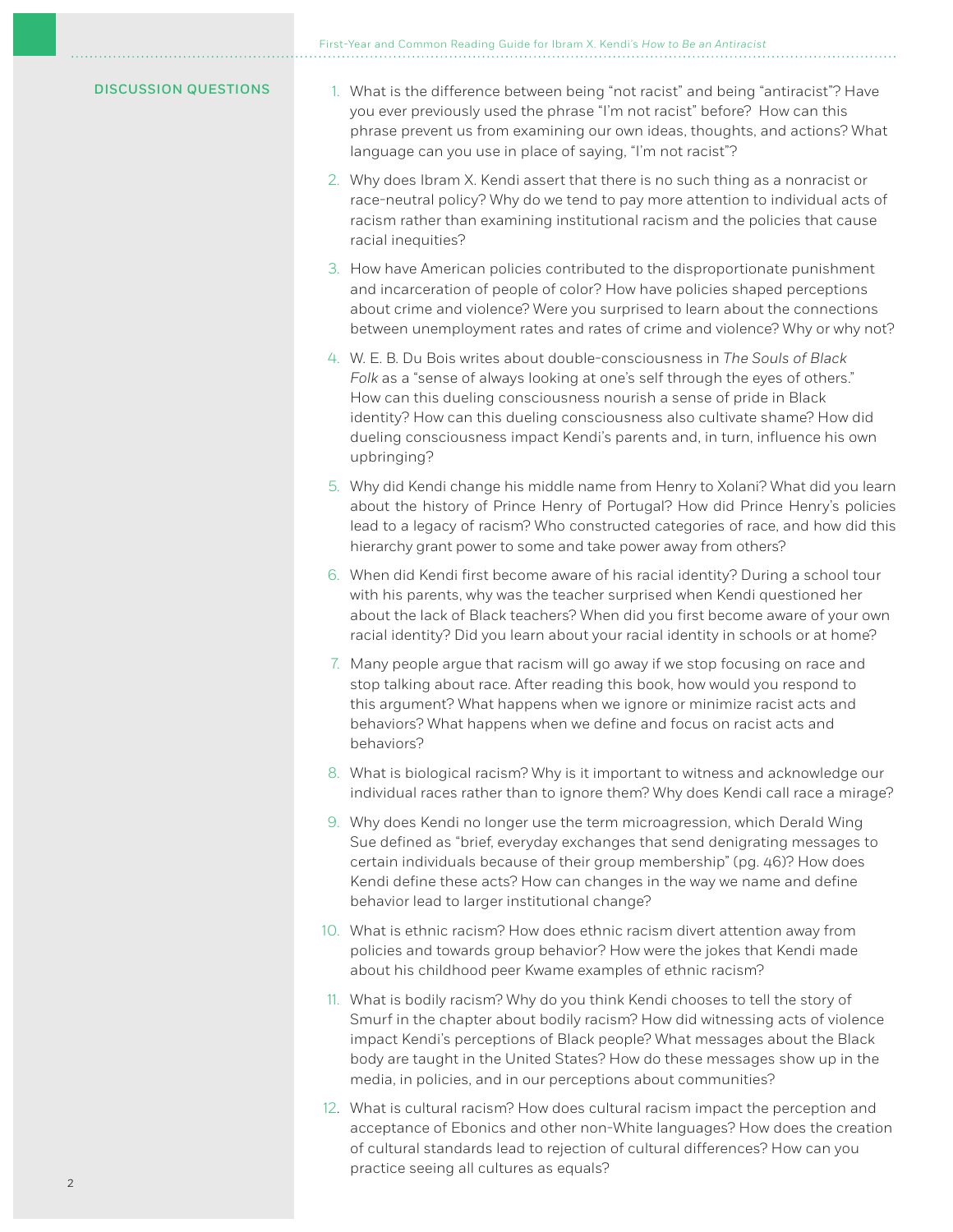First-Year and Common Reading Guide for Ibram X. Kendi's *How to Be an Antiracist*

### DISCUSSION QUESTIONS (CONTINUED)

- 13. Why do people tend to focus on defining individuals as racist rather than focusing on policies that are oppressive? What steps can you take to interrogate and examine racist policies rather than focusing your attention on individual people or groups of people?
- 14. How did Kendi internalize his individual academic struggles as being connected to his race? How do educational policies create disparities between racial groups? Can you think of a time that you have attributed someone's behavior to their race? How can you practice separating racial identity from behavior?
- 15. What is colorism? How is colorism, including preferences for particular skin and eye colors, hair textures, and facial features, reflected in today's beauty standards? What steps can we take to build and support a culture that celebrates natural beauty?
- 16. Did you learn anything from this text about the history of eugenics? How are practices of colorism and biological racism today shaped by the historical practice of eugenics? Why is it important to separate the history and behavior of a racial group from the genes and culture of that same group?
- 17. Do people of color have power to eliminate racist policies and racial inequities? Is it possible for people of color to be racist? How is engaging in antiracist work different for White people than it is for people of color?
- 18. What is class racism? Why does Kendi describe capitalism and racism as conjoined twins? How do racist policies connect and intertwine with capitalist policies? Can you think of an example of a policy that is both racist and capitalist?
- 19. What is space racism? Why are Black neighborhoods often stigmatized as sites of violence but White neighborhoods are not? How does space racism shape how we think about neighborhoods, communities, churches, and businesses?
- 20. How is a space racialized? Have you ever entered a racialized space where you were not a member of the dominant racial group? If yes, how did you feel in the space? If not, why do you think you have not had this experience?
- 21. What is gendered racism? How does racism disproportionately impact women, particularly Black women?
- 22. What is intersectionality? What does it mean to use an intersectional approach when being antiracist? Why is it important to understand intersections between privileges?
- 23. How did Kendi react when he learned that his friend Weckea was gay? How are homophobia and racism intertwined? What does it mean to be a queer antiracist?
- 24. What is the difference between a protest and a demonstration? Can you think of an example of an effective protest in your community? How can protests change or influence policies?
- 25. What does it mean to be courageous in the face of racism? How is this different from being fearless? While reading the book, did you identify any examples of Kendi acting courageous in the face of racism?
- 26. Choose one definition from the text that was less familiar to you. What did you learn about this term? How can you apply this new understanding to your own life? Why is it important to use accurate language to describe our values and goals?